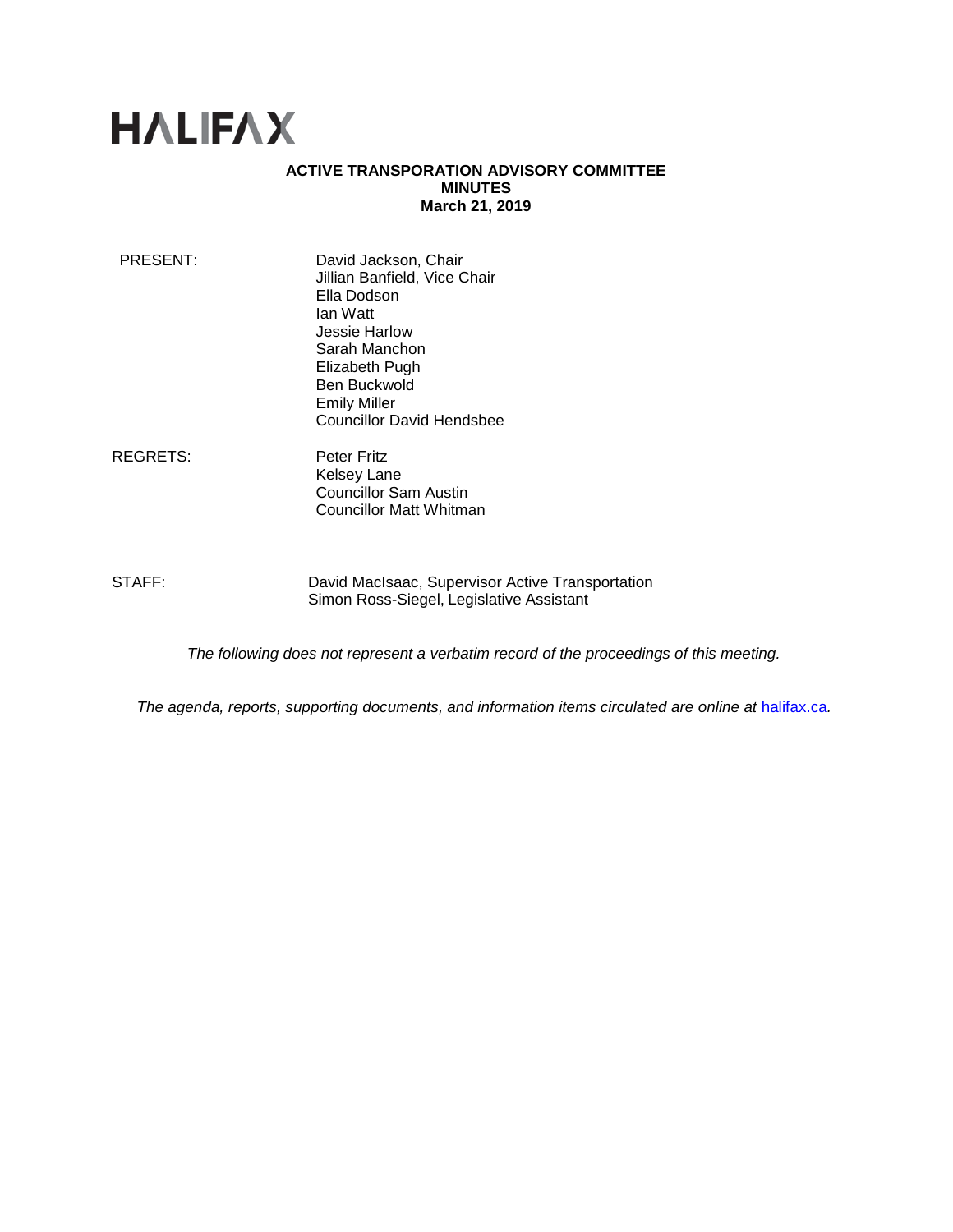*The meeting was called to order at 4:03 p.m., and the Committee adjourned at 6:02 p.m.*

## **1. CALL TO ORDER**

The Chair called the meeting to order at 4:03 p.m. in Halifax Hall, City Hall 1841 Argyle Street, Halifax.

## **2. APPROVAL OF MINUTES – January 17, 2019**

MOVED by Ian Watt, seconded by Emily Miller,

## **THAT the minutes of January 17, 2019 be approved as distributed.**

## **MOTION PUT AND PASSED.**

## **3. APPROVAL OF THE ORDER OF BUSINESS AND APPROVAL OF ADDITIONS AND DELETIONS**

The agenda was approved as distributed.

**4. BUSINESS ARISING OUT OF THE MINUTES – NONE**

**5. CALL FOR DECLARATION OF CONFLICT OF INTERESTS – NONE**

- **6. CONSIDERATION OF DEFERRED BUSINESS – NONE**
- **7. CORRESPONDENCE, PETITIONS & DELEGATIONS – NONE**

## **8. REPORTS/DISCUSSIONS/UPDATES**

## **8.1 STAFF**

## **8.1.1 Active Transportation Group Update**

David MacIsaac, Active Transportation Program Supervisor, provided an update on work being done by the Active Transportation Group:

- Upcoming public engagement sessions related to AT facilities will be held shortly for the Bedford Highway Functional Plan on Wednesday, March 27, 2019 at Rockingham United Church Hall, 12 Flamingo Drive, from 6:00 – 8:00 pm and Thursday, March 28, 2019 at the LeBrun Centre - Lion's Den, 36 Holland Avenue, Bedford, from 6:00 – 8:00 pm;
- An upcoming public Information session related to AT facilities will be held shortly for the Barrington Greenway on Monday, March 25, 2019 from 6:30 – 8:30 pm at St. Joseph A. MacKay Elementary School Gymnasium, 5398 Russell Street, Halifax;
- Upcoming public engagement workshop related to AT facilities will be held shortly for the Midtown Bikeways Workshop on Thursday, April 11, from 6:00 – 8:00pm at Citadel High School Atrium. There is also an active Shape Your City page on this project;
- Several active AT functional planning processes are underway including the Africville AT Connections, the North end and west end bikeways, and the Mid-town bikeways;
- Several AT functional planning projects are anticipated to begin planning work including the University/Morris bikeway and complete streets project, the Bedford-Sackville Greenway Corridor enhancement and extension, and the North Preston AT project.
- Bike Week planning is underway. If ATAC members would like more information on how to be involved, they are encouraged to contact Eliza Jackson.
- There are two AT wayfinding projects underway. The first is to develop a bicycle/AT wayfinding system for bike routes. This would be piloted in 2019 on five routes. This project is integrated with a Bicycle Nova Scotia project to develop a common wayfinding sign approach for the entire province. There is also a pedestrian wayfinding project looking at having pedestrian information at key pedestrian nodes.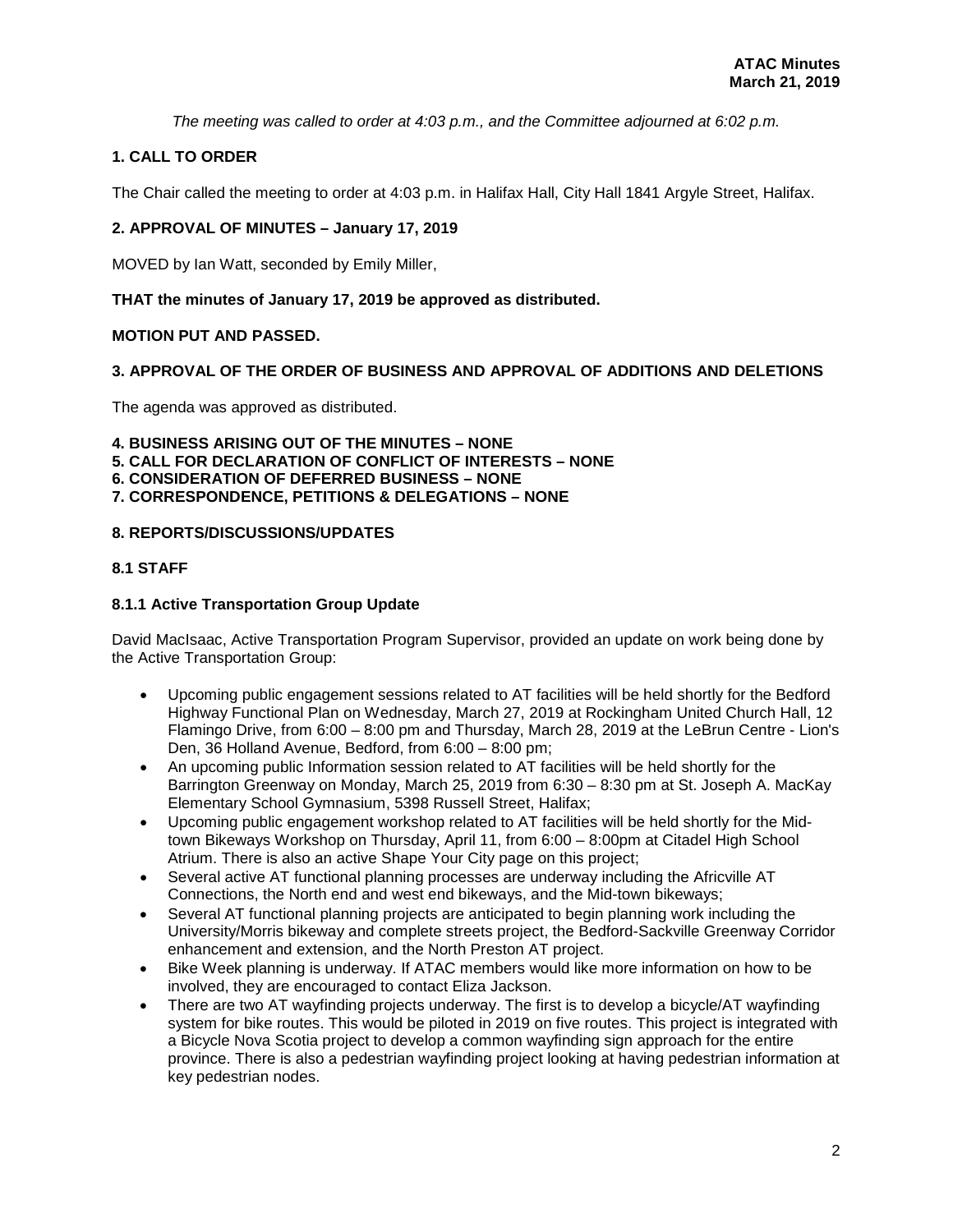• Several multi-use pathway or bikeway projects that are tendered or close to tender, including the Porters Lake Exit 20 AT connections, the Allan Street Local Street Bikeway (Phase One), the South Park Street AAA Bikeway Phase One, and the Barrington Greenway extension.

David MacIsaac also stated that staff has been examining pedways and their intersecting public/private space issues to better understand how they connect with HRM's AT priorities.

Staff answered questions of clarification for Committee members regarding the University Avenue streetscaping project and how the current planning relates to and differs from the 2012 Bikeways plan prepared by Dalhousie.

Several members inquired if it was possible to develop a service through 311 or another HRM service to make it easier for pedestrians and residents to report sidewalk obstructions. Some members expressed difficulty connecting with a phone operator and asked if it would be possible to explore creating a webplatform service to enable members to submit sidewalk and AT path obstruction reports. Some other members suggested that residents can currently take a photo of an obstructed sidewalk and send it by email to contact@halifax.ca to document an obstruction. Other members inquired if the process could be made simpler and identified several comparable services 311 offers for filing a web-platform based report.

In response to a question about projects which could be completed in 2019, David MacIsaac stated that the South Street Bikeways could be going to tender soon, and that staff is confident the portion between Inglis and South Park will be completed in 2019.

Regarding a question about the Burnside extension, staff stated that the Commodore section is currently in the detailed design phase and will likely have to return to Regional Council for final approval.

## **8.1.2 New Member Orientation**

The following was before the Committee:

• A staff presentation dated March 21, 2019

Simon Ross-Siegel, Legislative Assistant, shared an Advisory Board and Committee Orientation presentation. A copy of this presentation is on file. The Committee's role and mandate were reviewed along with their terms of reference. Simon Ross-Siegel also reviewed the role of the Chair, quorum, conflicts of interest, the agenda, the components of a committee meeting, and member conduct guidelines.

#### **8.2 COMMITTEE MEMBERS**

#### **8.2.1 Jillian Banfield – Early discussion regarding the Committee's advisory role**

Vice-Chair Jillian Banfield initiated a conversation about the role of the committee, the meaning of its advisory role and reporting structure, and the nature of its working relationship with staff. Several members expressed concern that the committee's role has become less clear in recent years.

David MacIsaac, Active Transportation Supervisor, outlined some of the history of the Committee's working relationship with staff. When the Committee was initially created through the Active Transportation Plan, the Committee's main role was to assemble critical active transportation stakeholder to engage in consultation. Since then, as active transportation planning has grown in scale and scope, planning and design staff tend to initiate other engagement activities with stakeholders and the public. Based on staff's experience, staff has found that the later approach has been more effective for receiving valuable feedback in the early phases of project development.

Several members expressed the opinion that the role of the Committee is to provide a person-on-thestreet perspective to planners and resource users. Other members suggested a key role for the Committee could be providing insight in the crafting of surveys and other engagement tools to help shape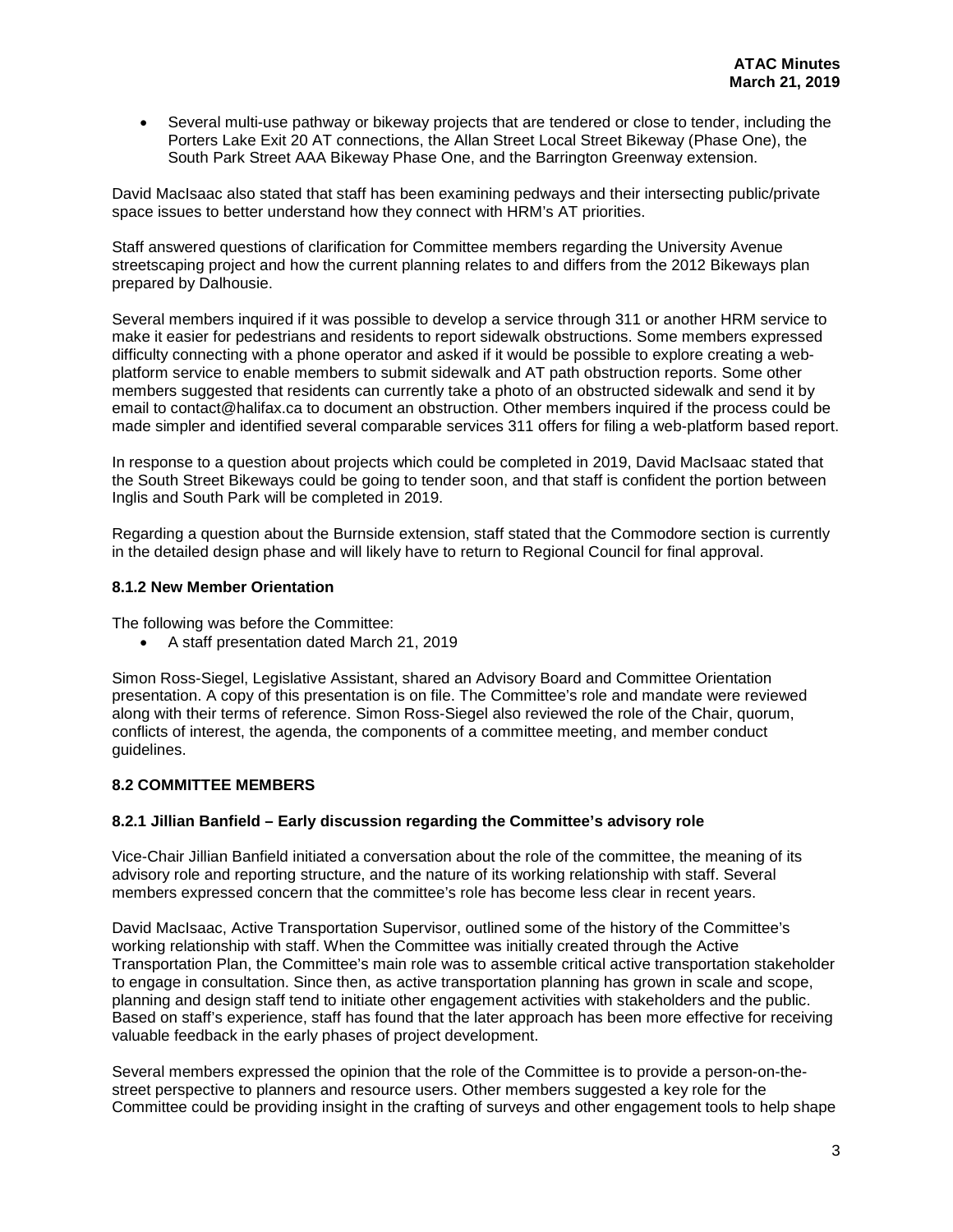the engagement process to provide meaningful feedback. The Committee could also assist in identifying important stakeholders. Staff replied that for most projects, staff usually drafts an early engagement plan and the Committee could potentially provide feedback at this stage. Staff proposed to suggest this approach to the Active Transportation group to see if this would be feasible.

Some members proposed that the Committee could take a more active role in advising staff and the Transportation Advisory Committee regarding priorities with respect to the active transportation budget, and to review the success of past active transportation priority plans.

Some members proposed that a role of the Committee could be to provide a last stop for major active transportation projects before coming before Regional Council. Staff indicated that it may be feasible to do so for those active transportation projects which require council approval such as bikeways in the regional centre and transit priority projects. However, several other projects with active transportation elements which do not require Council approval would not come to the Active Transportation Advisory Committee under this framework.

Some members inquired whether it was feasible for the Active Transportation Advisory Committee to shadow the Transportation Advisory Committee's agenda and to provide advice regarding matters with active transportation elements.

Staff expressed some concern that this approach may not be feasible since there are likely to be a limited number of items which would arise from this approach, and there is some concern that this approach may be inconsistent with the terms of reference of the Active Transportation Advisory Committee. Currently all reports which go to the Transportation Standing Committee which have an active transportation component contain a section regarding consultation where they identify the results of consultation with the Active Transportation Advisory Committee, so the proposed approach could be duplicative.

A member stated that in their opinion and experience, the best and most valuable time for the Committee's feedback is the window of time just after public engagement and prior to staff's resulting decision making.

Some members expressed interest in exploring if it might be possible to allow some form of public participation to speakers at the meeting of the Committee currently scheduled for June 20<sup>th</sup> to enable members of the public to provide feedback following Bike Week 2019. Simon Ross-Siegel, Legislative Assistant, stated that it is staff's understanding that in order for an advisory committee to accommodate public participation, it requires permission under the terms of reference for the advisory committee in question. Staff raised the example of the Accessibility Advisory Committee, for which the committee's terms of reference explicitly allow the committee to hold an annual town hall. It was staff's understanding that there is no similar reference in the Active Transportation Advisory Committee's terms of reference which allow the committee to provide a form of public participation. Staff indicated they would research this question further and provide follow up on this question for the members. Staff also noted that members of the public are always permitted to write to the Committee as well as make written requests to present before the Committee.

In the context of discussion regarding public engagement, several members raised questions about the public engagement the Committee participated in with regard to earlier phases of the Cogswell Interchange project. Some members expressed an interest in forwarding AT concerns to the project manager for this project, and David MacIsaac proposed to forward correspondence from members should they wish to do so. Some other members suggested potentially inviting Donna Davis, Project Manager for the Cogswell Interchange Redevelopment Program to provide an update to the committee on the AT components of the project. Staff indicated staff would reach out to Donna to try to coordinate a presentation.

## **9. ADDED ITEMS – NONE**

#### **10. DATE OF NEXT MEETING – April 18, 2019**